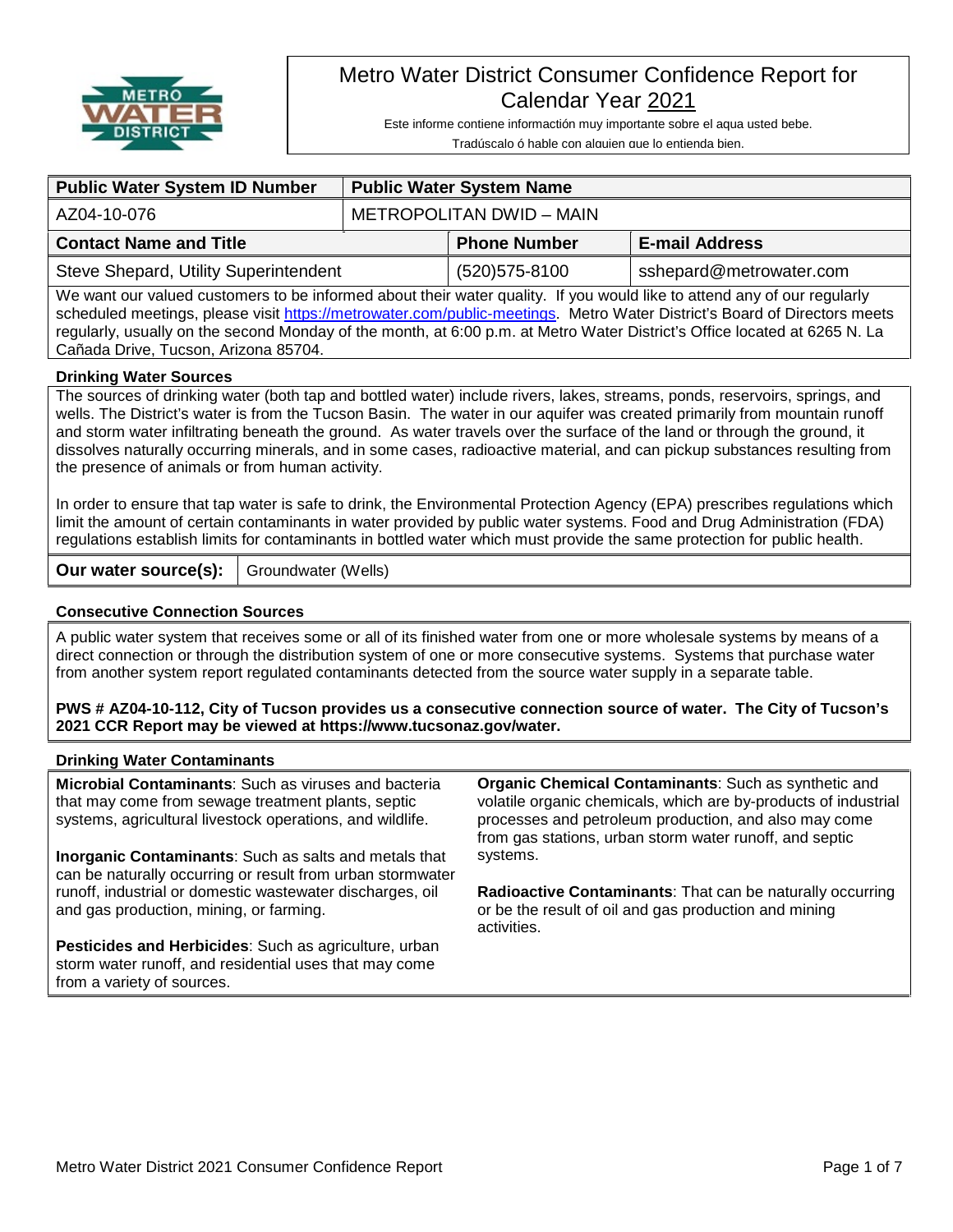## **Vulnerable Population**

Drinking water, including bottled water, may reasonably be expected to contain at least small amounts of some contaminants. The presence of contaminants does not necessarily indicate that water poses a health risk. Some people may be more vulnerable to contaminants in drinking water than the general population.

Immuno-compromised persons such as persons with cancer undergoing chemotherapy, persons who have undergone organ transplants, people with HIV-AIDS or other immune system disorders, some elderly, and infants can be particularly at risk from infections. These people should seek advice about drinking water from their health care providers.

For more information about contaminants and potential health effects, or to receive a copy of the U.S. Environmental Protection Agency (EPA) and the U.S. Centers for Disease Control (CDC) guidelines on appropriate means to lessen the risk of infection by *Cryptosporidium* and microbiological contaminants call the EPA *Safe Drinking Water Hotline* at 1-800- 426-4791.

## **Source Water Assessment**

The Arizona Department of Environmental Quality (ADEQ) completed a Source Water Assessment for the drinking water in the Metro Main Service Area in April 2003. Based on the information currently available on the hydrogeologic settings and the adjacent land uses that are in the specified proximity of the drinking water source(s) of this public water system, the ADEQ has given a high-risk designation for the degree to which this public water system drinking water source(s) are protected. A designation of high risk indicates there may be additional source water protection measures which can be implemented on the local level. This does not imply that the source water is contaminated, nor does it mean that contamination is imminent. Rather, it simply states that land use activities or hydrogeologic conditions exist that make the source water susceptible to possible future contamination. Further source water assessment documentation can be obtained by contacting ADEQ.

#### **Definitions**

**Treatment Technique (TT)**: A required process intended to reduce the level of a contaminant in drinking water

**Level 1 Assessment**: A study of the water system to identify potential problems and determine (if possible) why total coliform bacteria was present

**Level 2 Assessment**: A very detailed study of the water system to identify potential problems and determine (if possible) why an *E. coli* MCL violation has occurred and/or why total coliform bacteria was present

**Action Level (AL)**: The concentration of a contaminant which, if exceeded, triggers treatment, or other requirements

**Maximum Contaminant Level (MCL)**: The highest level of a contaminant that is allowed in drinking water

**Maximum Contaminant Level Goal MCLG)**: The level of a contaminant in drinking water below which there is no known or expected risk to health

**Maximum Residual Disinfectant Level (MRDL)**: The level of disinfectant added for water treatment that may not be exceeded at the consumer's tap

**Maximum Residual Disinfectant Level Goal (MRDLG)**: The level of disinfectant added for treatment at which no known or anticipated adverse effect on health of persons would occur

**Minimum Reporting Limit (MRL)**: The smallest measured concentration of a substance that can be reliably measured by a given analytical method

**Millirems per year (MREM)**: A measure of radiation absorbed by the body

**Not Applicable (NA)**: Sampling was not completed by regulation or was not required

**Not Detected (ND or <):** Not detectable at reporting limit

**Nephelometric Turbidity Units (NTU)**: A measure of water clarity

**Million fibers per liter (MFL)**

**Picocuries per liter (pCi/L)**: Measure of the radioactivity in water

**ppm**: Parts per million or Milligrams per liter (mg/L)

**ppb**: Parts per billion or Micrograms per liter ( $\mu$ g/L)

**ppt**: Parts per trillion or Nanograms per liter (ng/L) **ppq**: Parts per quadrillion or

Picograms per liter (pg/L)

ppm  $x 1000 = ppb$  $ppb \times 1000 = ppt$ 

ppt  $x 1000 = ppq$ 

## **Lead Informational Statement:**

Lead, in drinking water, is primarily from materials and components associated with service lines and home plumbing. If present, elevated levels of lead can cause serious health problems, especially for pregnant women and young children. Metro Water District is responsible for providing high quality drinking water but cannot control the variety of materials used in plumbing components. When your water has been sitting for several hours, you can minimize the potential for lead exposure by flushing your tap for 30 seconds to 2 minutes before using water for drinking or cooking. Information on lead in drinking water, testing methods, and steps you can take to minimize exposure is available from the Safe Drinking Water Hotline at 1-800-426-4791 or at www.epa.gov/safewater/lead.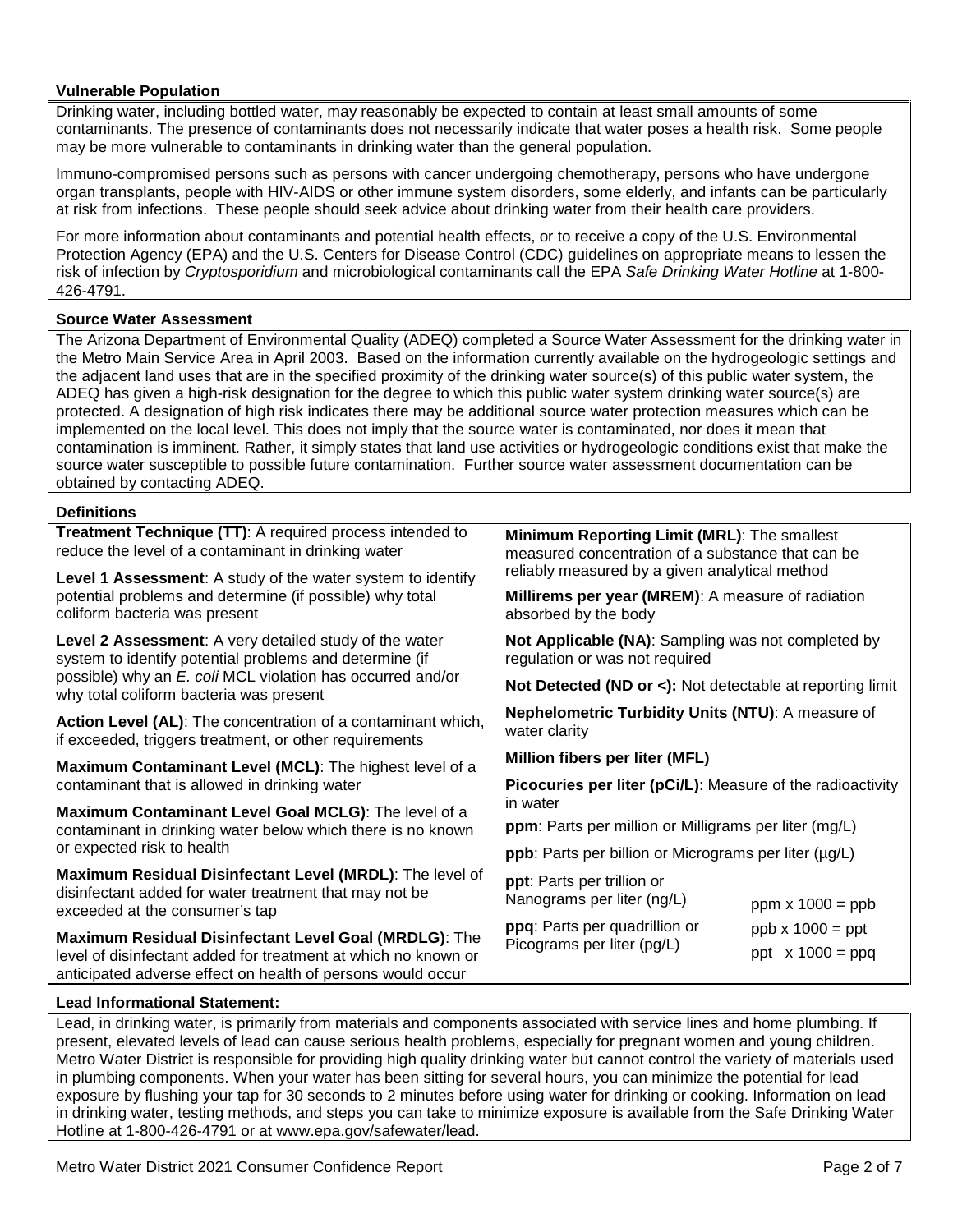## **Water Quality Data – Regulated Contaminants**

| <b>Microbiological (RTCR)</b>                                     | <b>TT</b><br><b>Violation</b><br>Y or N  | Number of<br><b>Positive</b><br><b>Samples</b>                                          | <b>Positive</b><br>Sample(s)<br>Month & Year        | <b>MCL</b>     | <b>MCLG</b>    |                                         | <b>Likely Source of Contamination</b>                                                                           |
|-------------------------------------------------------------------|------------------------------------------|-----------------------------------------------------------------------------------------|-----------------------------------------------------|----------------|----------------|-----------------------------------------|-----------------------------------------------------------------------------------------------------------------|
| E. Coli                                                           | N                                        | $\Omega$                                                                                | <b>NA</b>                                           | 0              | $\Omega$       |                                         | Human and animal fecal waste                                                                                    |
| <b>Fecal Indicator</b><br>(coliphage, enterococci and/or E. coli) | N                                        | 0                                                                                       | <b>NA</b>                                           | 0              | $\Omega$       |                                         | Human and animal fecal waste                                                                                    |
| <b>Disinfectants</b>                                              | <b>MCL</b><br><b>Violation</b><br>Y or N | Running<br><b>Annual Average</b><br>(RAA)                                               | Range of All<br><b>Samples</b><br>(Low-High)        | <b>MRDL</b>    | <b>MRDLG</b>   | Sample<br><b>Month</b><br>& Year        | <b>Likely Source of</b><br>Contamination                                                                        |
| Chlorine/Chloramine (ppm)                                         | N                                        | 0.58                                                                                    | 0.50 to 0.64                                        | 4              | 4              | 2021                                    | Water additive used to control<br>microbes                                                                      |
| <b>Disinfection By-Products</b>                                   | <b>MCL</b><br><b>Violation</b><br>Y or N | Running<br><b>Annual Average</b><br>(RAA) OR<br><b>Highest Level</b><br><b>Detected</b> | Range of All<br><b>Samples</b><br>(Low-High)        | <b>MCL</b>     | <b>MCLG</b>    | <b>Sample</b><br><b>Month</b><br>& Year | <b>Likely Source of</b><br>Contamination                                                                        |
| Haloacetic Acids (HAA5) (ppb)                                     | N                                        | 2.0                                                                                     | 2.0                                                 | 60             | N/A            | 2021                                    | Byproduct of drinking water<br>disinfection                                                                     |
| <b>Total Trihalomethanes (TTHM) (ppb)</b>                         | N                                        | 6                                                                                       | $< 0.5$ to 6                                        | 80             | N/A            | 2021                                    | Byproduct of drinking water<br>disinfection                                                                     |
| Lead & Copper                                                     | <b>MCL</b><br><b>Violation</b><br>Y or N | 90 <sup>th</sup> Percentile                                                             | Number of<br><b>Samples</b><br><b>Exceeds AL</b>    | <b>AL</b>      | <b>ALG</b>     | <b>Sample</b><br>Month<br>& Year        | <b>Likely Source of</b><br>Contamination                                                                        |
| Copper (ppm)                                                      | Ν                                        | 0.12                                                                                    | 0                                                   | 1.3            | 1.3            | 2019                                    | Corrosion of household<br>plumbing systems; erosion of<br>natural deposits                                      |
| Lead (ppb)                                                        | N                                        | 1.3                                                                                     | 0                                                   | 15             | $\mathbf 0$    | 2019                                    | Corrosion of household<br>plumbing systems; erosion of<br>natural deposits                                      |
| <b>Radionuclides</b>                                              | <b>MCL</b><br>Violation<br>Y or N        | Running<br><b>Annual Average</b><br>(RAA) OR<br><b>Highest Level</b><br><b>Detected</b> | <b>Range of All</b><br><b>Samples</b><br>(Low-High) | <b>MCL</b>     | <b>MCLG</b>    | <b>Sample</b><br><b>Month</b><br>& Year | <b>Likely Source of</b><br>Contamination                                                                        |
| Alpha Emitters (pCi/L)                                            | N                                        | 1.5                                                                                     | 0.3 to 1.5                                          | 15             | $\mathbf 0$    | 2019                                    | Erosion of natural deposits                                                                                     |
| Combined Radium-226 & -228 (pCi/L)                                | N                                        | 0.8                                                                                     | $<$ 0.7 to 0.8                                      | 5              | 0              | 2019                                    | Erosion of natural deposits                                                                                     |
| Uranium (ug/L)                                                    | N                                        | 1.7                                                                                     | 0.9 to 1.7                                          | 30             | $\Omega$       | 2019                                    | Erosion of natural deposits                                                                                     |
| <b>Inorganic Chemicals</b><br>(IOC)                               | <b>MCL</b><br><b>Violation</b><br>Y or N | Running<br><b>Annual Average</b><br>(RAA) OR<br><b>Highest Level</b><br><b>Detected</b> | Range of All<br><b>Samples</b><br>(Low-High)        | <b>MCL</b>     | <b>MCLG</b>    | <b>Sample</b><br><b>Month</b><br>& Year | <b>Likely Source of</b><br>Contamination                                                                        |
| Antimony (ppb)                                                    | N                                        | < 0.5                                                                                   | < 0.5                                               | 6              | 6              | 2021                                    | Discharge from petroleum<br>refineries; fire retardants;<br>ceramics, electronics, and<br>solder                |
| Arsenic <sup>1</sup> (ppb)                                        | N                                        | 3.0                                                                                     | $0.59$ to $3.0$                                     | 10             | 0              | 2021                                    | Erosion of natural deposits,<br>runoff from orchards, runoff<br>from glass and electronics<br>production wastes |
| <b>Asbestos (MFL)</b>                                             | N                                        | < 0.2                                                                                   | < 0.2                                               | $\overline{7}$ | $\overline{7}$ | 2019                                    | Decay of asbestos cement<br>water mains; Erosion of<br>natural deposits                                         |
| Barium (ppb)                                                      | N                                        | 140                                                                                     | $< 50$ to 140                                       | 2000           | 2000           | 2021                                    | Discharge of drilling wastes;<br>discharge from metal<br>refineries; Erosion of natural<br>deposits             |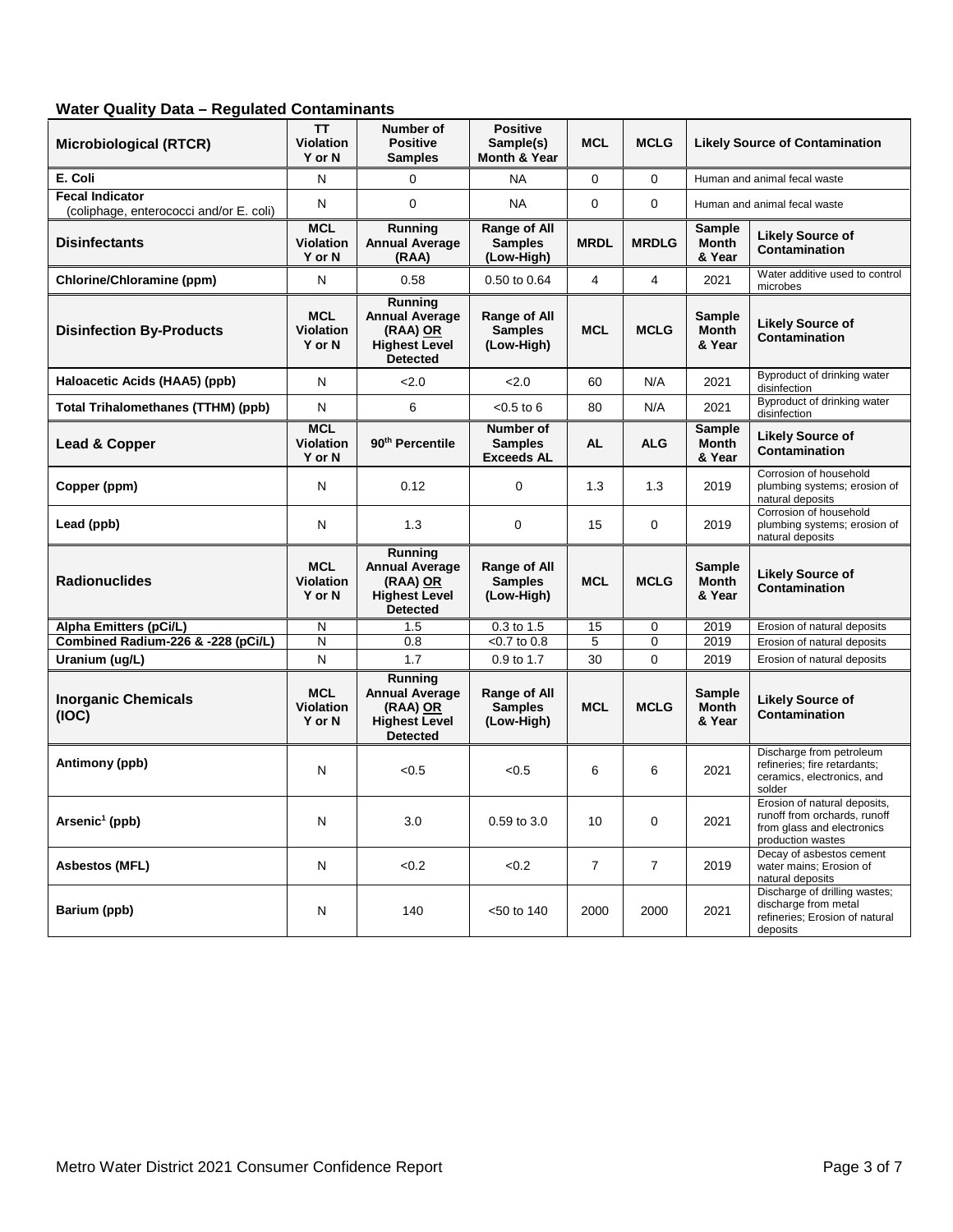| <b>Inorganic Chemicals</b><br>(IOC) Con't. | <b>MCL</b><br><b>Violation</b><br>Y or N | <b>Running</b><br><b>Annual Average</b><br>(RAA) OR<br><b>Highest Level</b><br><b>Detected</b> | Range of All<br><b>Samples</b><br>(Low-High) | <b>MCL</b>     | <b>MCLG</b>    | <b>Sample</b><br><b>Month</b><br>& Year | <b>Likely Source of</b><br><b>Contamination</b>                                                                                       |
|--------------------------------------------|------------------------------------------|------------------------------------------------------------------------------------------------|----------------------------------------------|----------------|----------------|-----------------------------------------|---------------------------------------------------------------------------------------------------------------------------------------|
| Beryllium (ppb)                            | N                                        | 2.0                                                                                            | 2.0                                          | $\overline{4}$ | 4              | 2021                                    | Discharge from metal<br>refineries and coal-burning<br>factories; discharge from<br>electrical, aerospace, and<br>defense industries  |
| Cadmium (ppb)                              | N                                        | 2.0                                                                                            | 2.0                                          | 5              | 5              | 2021                                    | Corrosion of galvanized<br>pipes; natural deposits; metal<br>refineries: runoff from waste<br>batteries and paints                    |
| Chromium (ppb)                             | N                                        | $30$                                                                                           | $30$                                         | 100            | 100            | 2021                                    | Discharge from steel and<br>pulp mills; Erosion of natural<br>deposits                                                                |
| Cyanide (ppb)                              | N                                        | < 100                                                                                          | < 100                                        | 200            | 200            | 2021                                    | Discharge from steel/metal<br>factories; Discharge from<br>plastic and fertilizer factories                                           |
| Fluoride (ppm)                             | N                                        | 0.37                                                                                           | $< 0.29$ to 0.37                             | 4              | 4              | 2021                                    | Erosion of natural deposits;<br>water additive which<br>promotes strong teeth;<br>discharge from fertilizer and<br>aluminum factories |
| Mercury (ppb)                              | N                                        | < 1.0                                                                                          | < 1.0                                        | 2              | $\overline{2}$ | 2021                                    | Erosion of natural deposits;<br>Discharge from refineries and<br>factories; Runoff from landfills<br>and cropland.                    |
| Nitrate <sup>2</sup> (ppm)                 | N                                        | 5.10                                                                                           | 0.87 to 5.10                                 | 10             | 10             | 2021                                    | Runoff from fertilizer use;<br>leaching from septic tanks,<br>sewage; erosion of natural<br>deposits                                  |
| Nitrite (ppm)                              | N                                        | < 0.10                                                                                         | < 0.10                                       | 1              | 1              | 2021                                    | Runoff from fertilizer use:<br>leaching from septic tanks,<br>sewage; erosion of natural<br>deposits                                  |
| Selenium (ppb)                             | N                                        | 2.5                                                                                            | 2.5                                          | 50             | 50             | 2021                                    | Discharge from petroleum<br>and metal refineries; erosion<br>of natural deposits; discharge<br>from mines                             |
| Sodium (ppm)                               | N                                        | 40                                                                                             | 11 to 40                                     | N/A            | N/A            | 2021                                    | Erosion of natural deposits                                                                                                           |
| Thallium (ppb)                             | N                                        | < 0.5                                                                                          | < 0.5                                        | 2              | 0.5            | 2021                                    | Leaching from ore-processing<br>sites; discharge from<br>electronics, glass, and drug<br>factories                                    |

**<sup>1</sup> Arsenic** is a mineral known to cause cancer in humans at high concentration and is linked to other health effects, such as skin damage and circulatory problems. If arsenic is less than or equal to the MCL, your drinking water meets EPA's standards. EPA's standard balances the current understanding of arsenic's possible health effects against the costs of removing arsenic from drinking water and continues to research the health effects of low levels of arsenic.

**<sup>2</sup> Nitrate** in drinking water at levels above 10 ppm is a health risk for infants of less than six months of age. High nitrate levels in drinking water can cause "blue baby syndrome." Nitrate levels may rise quickly for short periods of time because of rainfall or agricultural activity. If you are caring for an infant, and detected nitrate levels are above 5 ppm, you should ask advice from your health care provider.

| <b>Synthetic Organic Chemicals</b><br>(SOC) | <b>MCL</b><br><b>Violation</b><br>Y or N | Running<br><b>Annual Average</b><br>(RAA) OR<br><b>Highest Level</b><br><b>Detected</b> | Range of All<br><b>Samples</b><br>(Low-High) | <b>MCL</b>     | <b>MCLG</b> | Sample<br><b>Month</b><br>& Year | <b>Likely Source of</b><br>Contamination                                  |
|---------------------------------------------|------------------------------------------|-----------------------------------------------------------------------------------------|----------------------------------------------|----------------|-------------|----------------------------------|---------------------------------------------------------------------------|
| $2,4-D$ (ppb)                               | N                                        | < 0.1                                                                                   | < 0.1                                        | 70             | 70          | 2021                             | Runoff from herbicide used<br>on row crops                                |
| $2,4,5$ -TP (a.k.a. Silvex) (ppb)           | N                                        | < 0.2                                                                                   | < 0.2                                        | 50             | 50          | 2021                             | Residue of banned herbicide                                               |
| Alachlor (ppb)                              | N                                        | < 0.1                                                                                   | < 0.1                                        | 2              | $\Omega$    | 2021                             | Runoff from herbicide used<br>on row crops                                |
| Atrazine (ppb)                              | N                                        | < 0.05                                                                                  | < 0.05                                       | 3              | 3           | 2021                             | Runoff from herbicide used<br>on row crops                                |
| Benzo (a) pyrene (PAH) (ppt)                | N                                        | < 0.02                                                                                  | < 0.02                                       | 200            | $\Omega$    | 2021                             | Leaching from linings of<br>water storage tanks and<br>distribution lines |
| Carbofuran (ppb)                            | N                                        | < 0.5                                                                                   | < 0.5                                        | 40             | 40          | 2021                             | Leaching of soil fumigant<br>used on rice and alfalfa                     |
| Chlordane (ppb)                             | N                                        | < 0.1                                                                                   | < 0.1                                        | $\overline{2}$ | $\Omega$    | 2021                             | Residue of banned termiticide                                             |
| Dalapon (ppb)                               | N                                        | < 1.0                                                                                   | < 1.0                                        | 200            | 200         | 2021                             | Runoff from herbicide used<br>on rights of way                            |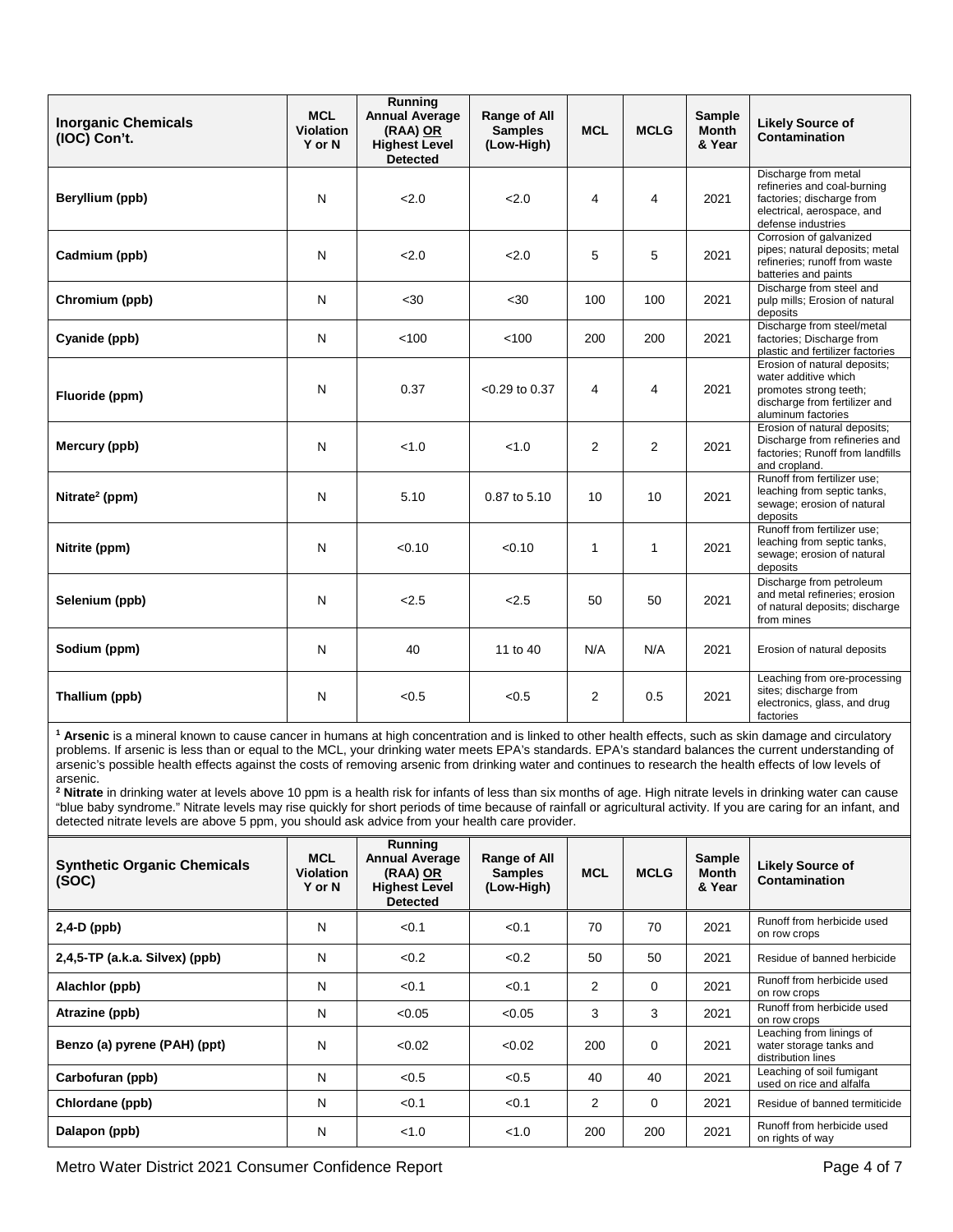| <b>Synthetic Organic Chemicals</b><br>(SOC) Con't. | <b>MCL</b><br><b>Violation</b><br>Y or N | Running<br><b>Annual Average</b><br>(RAA) OR<br><b>Highest Level</b><br><b>Detected</b> | Range of All<br><b>Samples</b><br>(Low-High) | <b>MCL</b>     | <b>MCLG</b>    | <b>Sample</b><br><b>Month</b><br>& Year | <b>Likely Source of</b><br>Contamination                                                           |
|----------------------------------------------------|------------------------------------------|-----------------------------------------------------------------------------------------|----------------------------------------------|----------------|----------------|-----------------------------------------|----------------------------------------------------------------------------------------------------|
| Di (2-ethylhexyl) adipate (ppb)                    | N                                        | <0.6                                                                                    | < 0.6                                        | 400            | 400            | 2021                                    | Discharge from chemical<br>factories                                                               |
| Di (2-ethylhexyl) phthalate (ppb)                  | N                                        | 1.1                                                                                     | $<$ 0.6 to 1.1                               | 6              | 0              | 2021                                    | Discharge from rubber and<br>chemical factories                                                    |
| Dibromochloropropane (ppt)                         | N                                        | < 0.01                                                                                  | < 0.01                                       | 200            | 0              | 2021                                    | Runoff/leaching from soil<br>fumigant used on soybeans,<br>cotton, pineapples,<br>and orchards     |
| Dinoseb (ppb)                                      | N                                        | < 0.2                                                                                   | < 0.2                                        | $\overline{7}$ | $\overline{7}$ | 2021                                    | Runoff from herbicide used<br>on soybeans and vegetables                                           |
| Diquat (ppb)                                       | N                                        | <0.4                                                                                    | <0.4                                         | 20             | 20             | 2021                                    | Runoff from herbicide use                                                                          |
| Dioxin [a.k.a. 2,3,7,8-TCDD] (ppq)                 | N                                        | < 0.5                                                                                   | < 0.5                                        | 30             | 0              | 2021                                    | Emissions from waste<br>incineration and other<br>combustion; discharge from<br>chemical factories |
| Endothall (ppb)                                    | N                                        | < 5.0                                                                                   | < 5.0                                        | 100            | 100            | 2021                                    | Runoff from herbicide use                                                                          |
| Endrin (ppb)                                       | N                                        | < 0.01                                                                                  | < 0.01                                       | $\overline{2}$ | 2              | 2021                                    | Residue of banned<br>insecticide                                                                   |
| Ethylene dibromide (ppt)                           | N                                        | < 0.01                                                                                  | < 0.01                                       | 50             | $\mathbf 0$    | 2021                                    | Discharge from petroleum<br>refineries                                                             |
| Glyphosate (ppb)                                   | N                                        | < 6.0                                                                                   | <6.0                                         | 700            | 700            | 2021                                    | Runoff from herbicide use                                                                          |
| Heptachlor (ppt)                                   | N                                        | < 0.01                                                                                  | < 0.01                                       | 400            | 0              | 2021                                    | Residue of banned termiticide                                                                      |
| Heptachlor epoxide (ppt)                           | N                                        | < 0.01                                                                                  | < 0.01                                       | 200            | 0              | 2021                                    | Breakdown of heptachlor                                                                            |
| Hexachlorobenzene (ppb)                            | N                                        | <0.05                                                                                   | < 0.05                                       | $\mathbf{1}$   | 0              | 2021                                    | Discharge from metal<br>refineries and agricultural<br>chemical factories                          |
| Hexachlorocyclo pentadiene (ppb)                   | N                                        | < 0.05                                                                                  | < 0.05                                       | 50             | 50             | 2021                                    | Discharge from chemical<br>factories                                                               |
| Lindane (ppt)                                      | N                                        | < 0.01                                                                                  | < 0.01                                       | 200            | 200            | 2021                                    | Runoff/leaching from<br>insecticide used on cattle,<br>lumber, gardens                             |
| Methoxychlor (ppb)                                 | N                                        | < 0.05                                                                                  | < 0.05                                       | 40             | 40             | 2021                                    | Runoff/leaching from<br>insecticide used on fruits,<br>vegetables, alfalfa                         |
| Oxamyl (a.k.a. Vydate) (ppb)                       | N                                        | < 0.5                                                                                   | < 0.5                                        | 200            | 200            | 2021                                    | Runoff/leaching from<br>insecticide used on apples,<br>potatoes, and tomatoes                      |
| <b>PCBs [Polychlorinated biphenyls]</b><br>(ppt)   | N                                        | < 0.1                                                                                   | < 0.1                                        | 500            | $\mathbf 0$    | 2021                                    | Runoff from landfills;<br>discharge of waste chemicals                                             |
| Pentachlorophenol (ppt)                            | N                                        | < 0.04                                                                                  | < 0.04                                       | $\mathbf{1}$   | $\mathbf 0$    | 2021                                    | Discharge from wood<br>preserving factories                                                        |
| Picloram (ppb)                                     | N                                        | < 0.1                                                                                   | < 0.1                                        | 500            | 500            | 2021                                    | Herbicide runoff                                                                                   |
| Simazine (ppb)                                     | N                                        | < 0.05                                                                                  | < 0.05                                       | 4              | 4              | 2021                                    | Herbicide runoff                                                                                   |
| Toxaphene (ppb)                                    | N                                        | < 0.5                                                                                   | < 0.5                                        | 3              | $\mathbf 0$    | 2021                                    | Runoff/leaching from<br>insecticide used on cotton<br>and cattle                                   |
| <b>Volatile Organic Chemicals</b><br>(VOC)         | <b>MCL</b><br>Violation<br>Y or N        | Running<br><b>Annual Average</b><br>(RAA) OR<br><b>Highest Level</b><br><b>Detected</b> | Range of All<br><b>Samples</b><br>(Low-High) | <b>MCL</b>     | <b>MCLG</b>    | <b>Sample</b><br><b>Month</b><br>& Year | <b>Likely Source of</b><br>Contamination                                                           |
| Benzene (ppb)                                      | N                                        | < 0.5                                                                                   | < 0.5                                        | 5              | 0              | 2021                                    | Discharge from factories;<br>leaching from gas storage<br>tanks and landfills                      |
| Carbon tetrachloride (ppb)                         | N                                        | < 0.5                                                                                   | < 0.5                                        | 5              | $\mathbf 0$    | 2021                                    | Discharge from chemical<br>plants and other industrial<br>activities                               |
| Chlorobenzene (ppb)                                | N                                        | < 0.5                                                                                   | < 0.5                                        | 100            | 100            | 2021                                    | Discharge from chemical and<br>agricultural chemical factories                                     |
| o-Dichlorobenzene (ppb)                            | N                                        | < 0.5                                                                                   | < 0.5                                        | 600            | 600            | 2021                                    | Discharge from industrial<br>chemical factories                                                    |
| p-Dichlorobenzene (ppb)                            | N                                        | < 0.5                                                                                   | < 0.5                                        | 75             | 75             | 2021                                    | Discharge from industrial<br>chemical factories                                                    |
| 1,2-Dichloroethane (ppb)                           | N                                        | < 0.5                                                                                   | < 0.5                                        | 5              | $\mathbf 0$    | 2021                                    | Discharge from industrial<br>chemical factories                                                    |
| 1,1-Dichloroethylene (ppb)                         | N                                        | < 0.5                                                                                   | < 0.5                                        | $\overline{7}$ | $\overline{7}$ | 2021                                    | Discharge from industrial<br>chemical factories                                                    |
| cis-1,2-Dichloroethylene (ppb)                     | N                                        | 0.57 (Running<br>Annual Average)                                                        | $<$ 0.5 to 1.0                               | 70             | 70             | 2021                                    | Discharge from industrial<br>chemical factories                                                    |
| trans-1,2-Dichloroethylene (ppb)                   | N                                        | < 0.5                                                                                   | < 0.5                                        | 100            | 100            | 2021                                    | Discharge from industrial<br>chemical factories                                                    |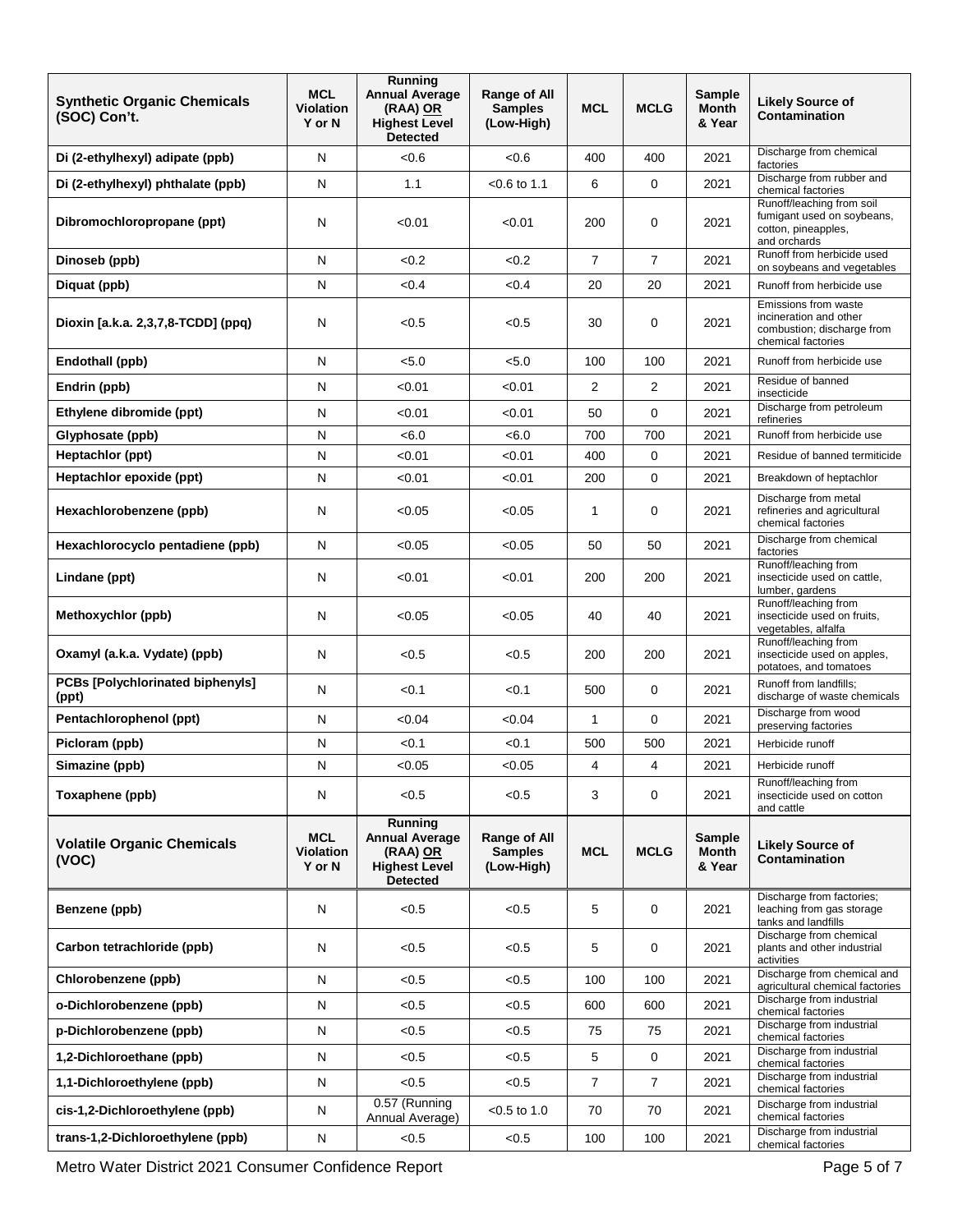| <b>Volatile Organic Chemicals</b><br>(VOC) Cont. | <b>MCL</b><br><b>Violation</b><br>Y or N | Running<br><b>Annual Average</b><br>(RAA) OR<br><b>Highest Level</b><br><b>Detected</b> | Range of All<br><b>MCL</b><br><b>Samples</b><br>(Low-High) |                | <b>MCLG</b> | Sample<br><b>Month</b><br>& Year | <b>Likely Source of</b><br>Contamination                                   |
|--------------------------------------------------|------------------------------------------|-----------------------------------------------------------------------------------------|------------------------------------------------------------|----------------|-------------|----------------------------------|----------------------------------------------------------------------------|
| Dichloromethane (ppb)                            | N                                        | < 0.5                                                                                   | < 0.5                                                      | 5              | $\Omega$    | 2021                             | Discharge from<br>pharmaceutical and chemical<br>factories                 |
| 1,2-Dichloropropane (ppb)                        | N                                        | < 0.5                                                                                   | < 0.5                                                      | 5              | $\Omega$    | 2021                             | Discharge from industrial<br>chemical factories                            |
| Ethylbenzene (ppb)                               | N                                        | 0.17 (Running<br>Annual Average)                                                        | $< 0.5$ to 0.67                                            | 700            | 700         | 2021                             | Discharge from petroleum<br>refineries                                     |
| Styrene (ppb)                                    | N                                        | < 0.5                                                                                   | < 0.5                                                      | 100            | 100         | 2021                             | Discharge from rubber and<br>plastic factories; leaching<br>from landfills |
| Tetrachloroethylene (ppb)                        | N                                        | < 0.5                                                                                   | < 0.5                                                      | 5              | 0           | 2021                             | Discharge from factories and<br>dry cleaners                               |
| 1,2,4-Trichlorobenzene (ppb)                     | N                                        | < 0.5                                                                                   | < 0.5                                                      | 70             | 70          | 2021                             | Discharge from textile-<br>finishing factories                             |
| 1,1,1-Trichloroethane (ppb)                      | N                                        | < 0.5                                                                                   | < 0.5                                                      | 200            | 200         | 2021                             | Discharge from metal<br>degreasing sites and other<br>factories            |
| 1,1,2-Trichloroethane (ppb)                      | N                                        | < 0.5                                                                                   | < 0.5                                                      | 5              |             | 2021                             | Discharge from industrial<br>chemical factories                            |
| Trichloroethylene (ppb)                          | N                                        | < 0.5                                                                                   | < 0.5                                                      | 5              | 0           | 2021                             | Discharge from metal<br>degreasing sites and other<br>factories            |
| Toluene (ppm)                                    | N                                        | < 0.5                                                                                   | < 0.5                                                      | 1              | 1           | 2021                             | Discharge from petroleum<br>factories                                      |
| Vinyl Chloride (ppb)                             | N                                        | < 0.5                                                                                   | < 0.5                                                      | $\overline{2}$ | $\Omega$    | 2021                             | Leaching from PVC piping:<br>discharge from chemical<br>factories          |
| Xylenes (ppm)                                    | N                                        | 0.001 (Running<br>Annual Average)                                                       | $< 0.0015$ to<br>0.005                                     | 10             | 10          | 2021                             | Discharge from petroleum or<br>chemical factories                          |

## **Water Quality Table – Unregulated Contaminant Monitoring Rule and Elective Samples from 2021**

| <b>Metals</b>                              | <b>Detected</b><br>(Y/N) | Average | Range of All<br><b>Samples</b><br>(Low-High)        | <b>MRL</b> | <b>Likely Source of Contamination</b>                                                                                                                                                                                                              |
|--------------------------------------------|--------------------------|---------|-----------------------------------------------------|------------|----------------------------------------------------------------------------------------------------------------------------------------------------------------------------------------------------------------------------------------------------|
| Manganese (ppb)                            | Υ                        | 4.0     | $< 0.25$ to $7.5$                                   | 400        | Naturally occurring element; commercially available in<br>combination with other elements and minerals; used in steel<br>production, fertilizer, batteries, and fireworks; drinking water and<br>wastewater treatment chemical; essential nutrient |
| <b>Hexavalent Chromium (ppb)</b>           | Υ                        | 0.27    | $0.12$ to $0.70$                                    | 0.02       | Naturally occurring element; used in steel alloys; used for plating,<br>dyes, and wood preservation                                                                                                                                                |
| <b>Pesticides</b>                          | <b>Detected</b><br>(Y/N) | Average | <b>Range of All</b><br><b>Samples</b><br>(Low-High) | <b>MRL</b> | <b>Likely Source of Contamination</b>                                                                                                                                                                                                              |
| Alpha-hexachlorocyclohexane (ppt)          | N                        | < 0.010 | < 0.010                                             | 10         | Component of benzene hexachloride (BHC); formerly used as an<br>insecticide                                                                                                                                                                        |
| <b>Chlorpyrifos (ppt)</b>                  | N                        | < 0.030 | < 0.030                                             | 30         | Organophosphate; used as an insecticide, acaricide and miticide                                                                                                                                                                                    |
| Dimethipin (ppt)                           | N                        | < 0.20  | < 0.20                                              | 200        | Used as an herbicide and plant growth regulator                                                                                                                                                                                                    |
| Ethoprop (ppt)                             | N                        | <0.030  | <0.030                                              | 30         | Used as an insecticide                                                                                                                                                                                                                             |
| Oxyfluorfen (ppt)                          | N                        | < 0.050 | < 0.050                                             | 50         | Used as an herbicide                                                                                                                                                                                                                               |
| Profenofos (ppt)                           | N                        | < 0.30  | < 0.30                                              | 300        | Used as an insecticide and acaricide                                                                                                                                                                                                               |
| Tebuconazole (ppt)                         | N                        | < 0.20  | < 0.20                                              | 200        | Used as a fungicide                                                                                                                                                                                                                                |
| Total permethrin (cis- & trans-) (ppt)     | N                        | <0.040  | <0.040                                              | 40         | Used as an insecticide                                                                                                                                                                                                                             |
| <b>Pesticides Manufacturing By-Product</b> | <b>Detected</b><br>(Y/N) | Average | Range of All<br><b>Samples</b><br>(Low-High)        | <b>MRL</b> | <b>Likely Source of Contamination</b>                                                                                                                                                                                                              |
| Tribufos (ppt)                             | N                        | <0.070  | < 0.070                                             | 700        | Used as an insecticide and cotton defoliant Water additive used to<br>control microbes                                                                                                                                                             |